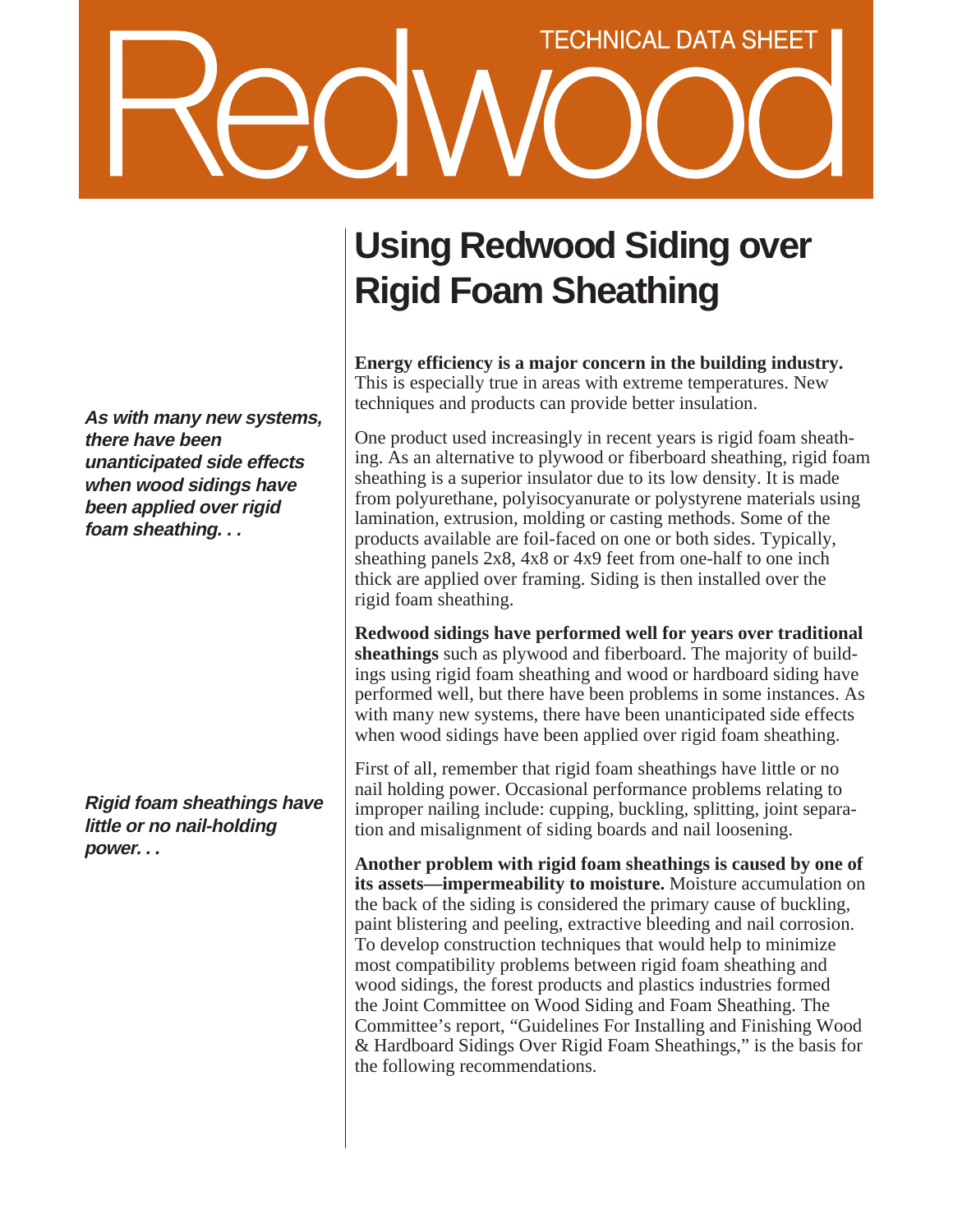**Construction details are critical to good siding performance. . .**

**Certified Kiln Dried sidings are recommended for best performance with rigid foam sheathings. . .**

**Recommended nailing practices must be followed strictly. . .**

**Because most problems appear to be moisture related**, make certain that vapor barriers, vents and flashing are properly installed and that sheathing is installed according to manufacturers' directions. Exhaust fans are recommended for high moisture areas such as kitchens, baths and laundry rooms.

**Certified Kiln Dried redwood siding is recommended for best performance** and minimum dimensional shrinkage. Make sure siding remains clean and dry prior to installation. Customers should be aware that the RIS grade marks and the mark of CRA member mills are additional assurances of quality.

Thickness affects siding performance. Thicker patterns are more stable and resist changes due to temperature and moisture fluctuation. Also recommended are widths eight inches and narrower.

For best performance over rigid foam sheathing, use vertical grain siding and all-heartwood grades.

**Use corrosion resistant nails such as top quality hot-dipped galvanized** or stainless steel. Ringed-shank nails provide increased holding power. Small-headed casing nails are not recommended.

Foam sheathing is not a good nailing base and provides little nailholding power. Nails must penetrate 1-1/2 inches into studs after passing through sheathing. Thus, for 3/4-inch thick siding over 1-inch thick foam sheathing, a 3-1/4-inch nail (12d) is required. Specialty siding nails are available in this length.

Pre-drill nail holes at board ends of wood siding. This helps to prevent splitting both while nailing and during the life of the siding.

All end joints must fall over studs.

Plain bevel siding requires a lap of one inch over the underlying board to help eliminate moisture intrusion.

Nail locations should allow for approximately 1/8-inch expansion in underlying boards which can occur with temperature and moisture changes. CRA recommends a single nail per bearing on redwood bevel and rabbeted bevel siding to help minimize the effects of shrinking and expansion. (See drawing on back page.)

With bevel siding, care should be taken not to overdrive nails; this may result in splitting or cupping.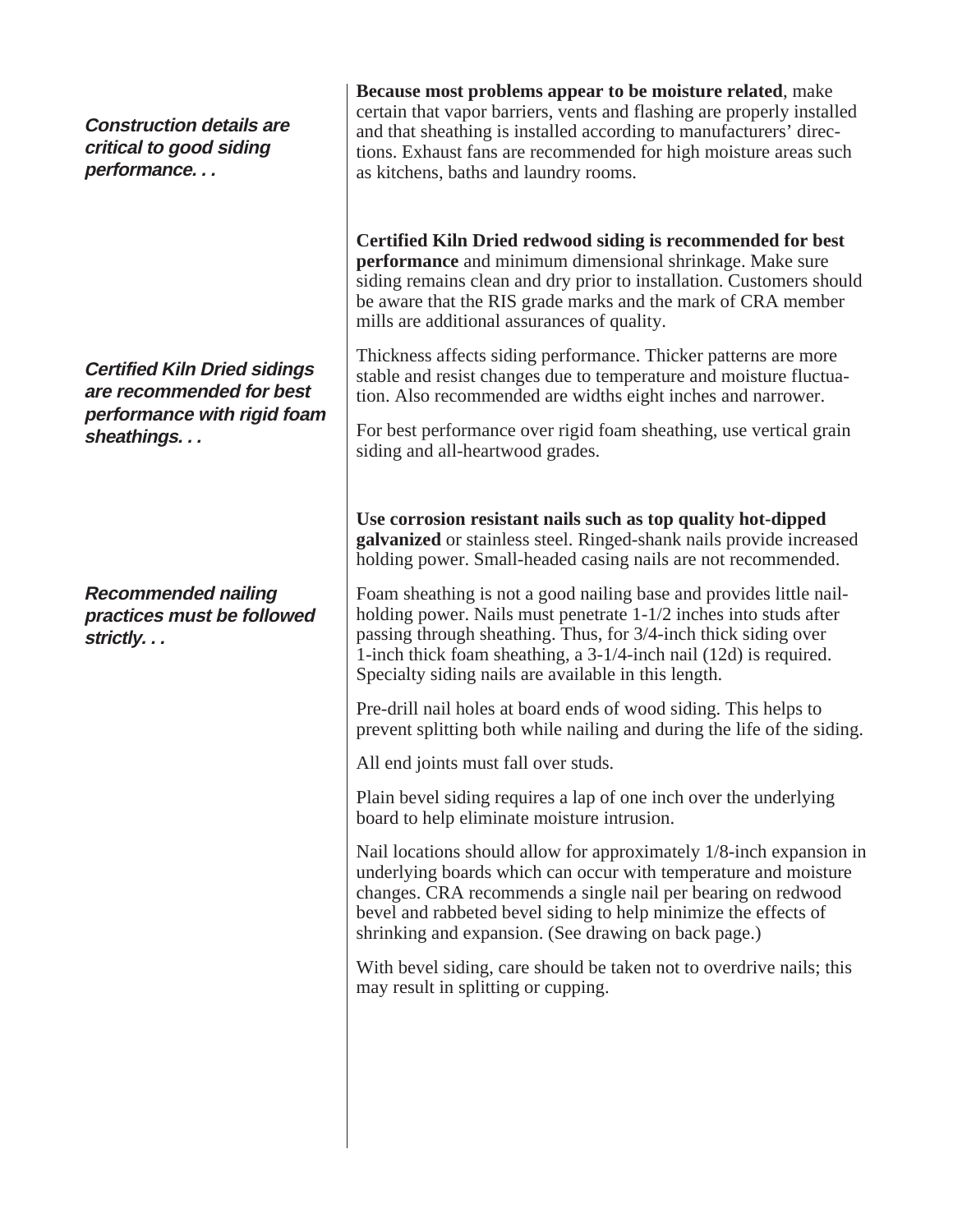| <b>Proper finishing is critical</b><br>for satisfactory siding<br>performance over rigid<br>foam sheathing      | Apply a clear water repellent to all faces and edges of every<br>piece of siding before installation. Caution: Some water repellents<br>may cause foam sheathing to deteriorate if not totally dry prior to<br>the installation of the siding.<br>Apply finishes with a brush for best coverage. Use only top quality<br>paints and stains, and follow the manufacturer's application recom-<br>mendations closely.<br>If the siding is to be painted, use a quality oil or alkyd-based, stain-<br>blocking primer specifically formulated for redwood. Back-priming<br>is highly recommended.<br>Siding should be finished promptly after installation or pre-finished<br>before installation.<br>All joints should be caulked with a high quality caulking compound.<br>Do not use silicone compounds on redwood as they do not adhere as<br>well as other products.<br>Lighter colored finishes are recommended as they will help reflect<br>heat and reduce the possibility of shrinkage, checking and loosening<br>of nails. |
|-----------------------------------------------------------------------------------------------------------------|-----------------------------------------------------------------------------------------------------------------------------------------------------------------------------------------------------------------------------------------------------------------------------------------------------------------------------------------------------------------------------------------------------------------------------------------------------------------------------------------------------------------------------------------------------------------------------------------------------------------------------------------------------------------------------------------------------------------------------------------------------------------------------------------------------------------------------------------------------------------------------------------------------------------------------------------------------------------------------------------------------------------------------------|
| <b>Other precautionary</b><br>measures include                                                                  | In cold climates, 2x6 framing with fiberglass insulation between<br>studs may permit builders to meet the required R-value. This<br>method can replace 2x4 framing using rigid foam sheathing.<br>The use of conventional building paper between foam sheathing and<br>siding may reduce the potential for problems arising from moisture<br>accumulation at the siding/sheathing interface.<br>An alternative solution for severe climates may be to install the<br>siding over furring strips or strapping. An air space of at least<br>3/8 inch will create a capillary break and will allow for the venting<br>of accumulated moisture. This will necessarily alter trim and<br>fenestration details.                                                                                                                                                                                                                                                                                                                         |
| <b>CRA will continue to collect</b><br>data on relationship between<br>rigid foam sheathing and<br>wood sidings | California Redwood Association will continue to compile infor-<br><b>mation</b> regarding the use of redwood and rigid foam sheathings.<br>This report will be updated as new information is available. CRA's<br>information will be provided to the building materials industries.                                                                                                                                                                                                                                                                                                                                                                                                                                                                                                                                                                                                                                                                                                                                               |